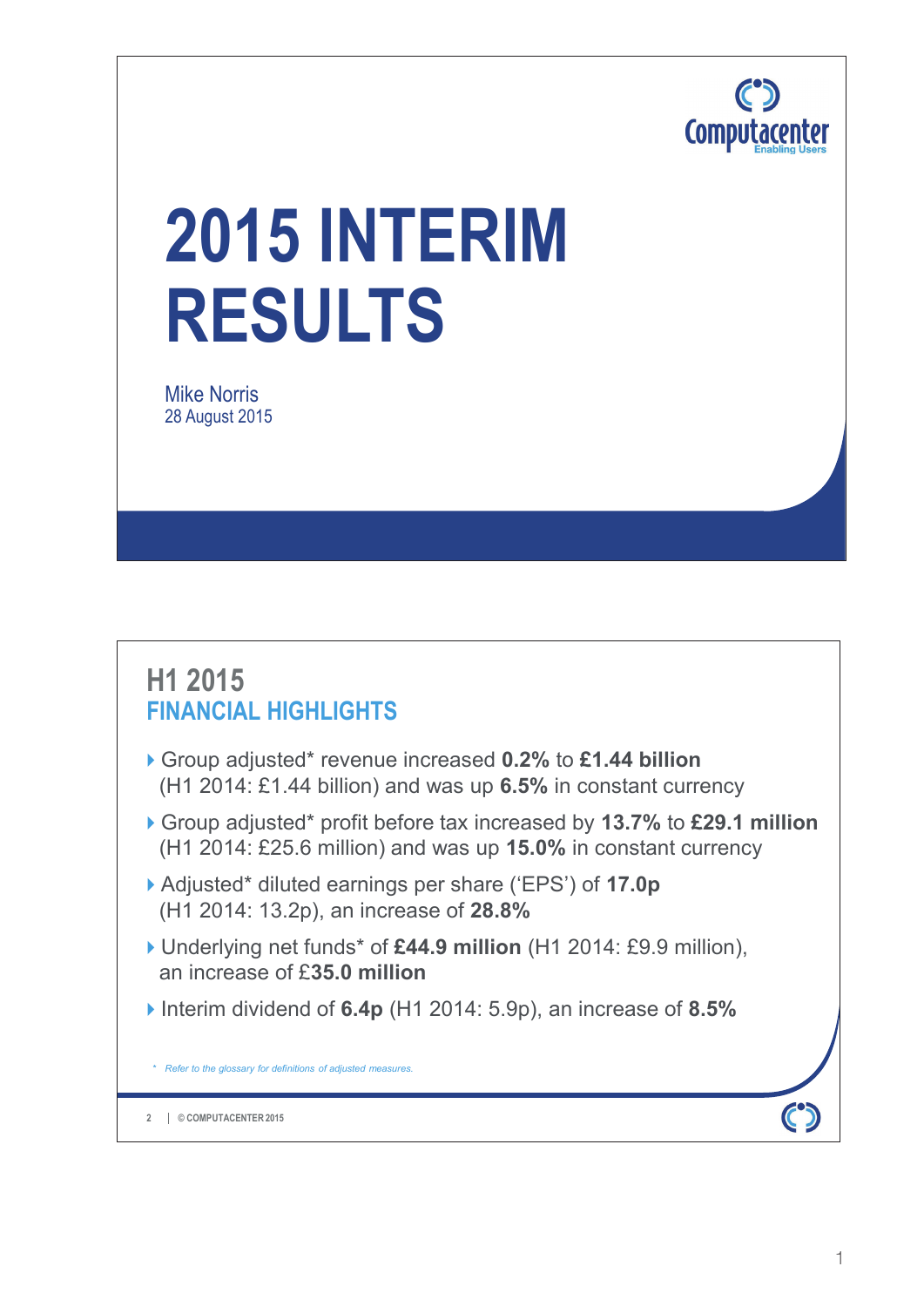

### **H1 2015 OPERATING HIGHLIGHTS**

- UK business generated continued momentum in its Services business, and consolidated upon the significant Supply Chain growth achieved in H1 2014.
- German Supply Chain business delivered strong revenue growth. Modest growth seen in Services business with margins lower than expected, primarily due to Professional Services cost increases.
- ▶ Operating loss reduced within French business, due to reductions in selling, general and administrative expenses ('SG&A') following the implementation of the 2014 Social Plan and additional cost saving measures.
- ▶ Top-line Services performance in France has been hindered by a lack of volume impacting utilisation levels. French Supply Chain volumes have had a partially expected decline as the business continues to exit mid-market, low-margin generating business to focus on our core customers.

**© COMPUTACENTER 2015 4**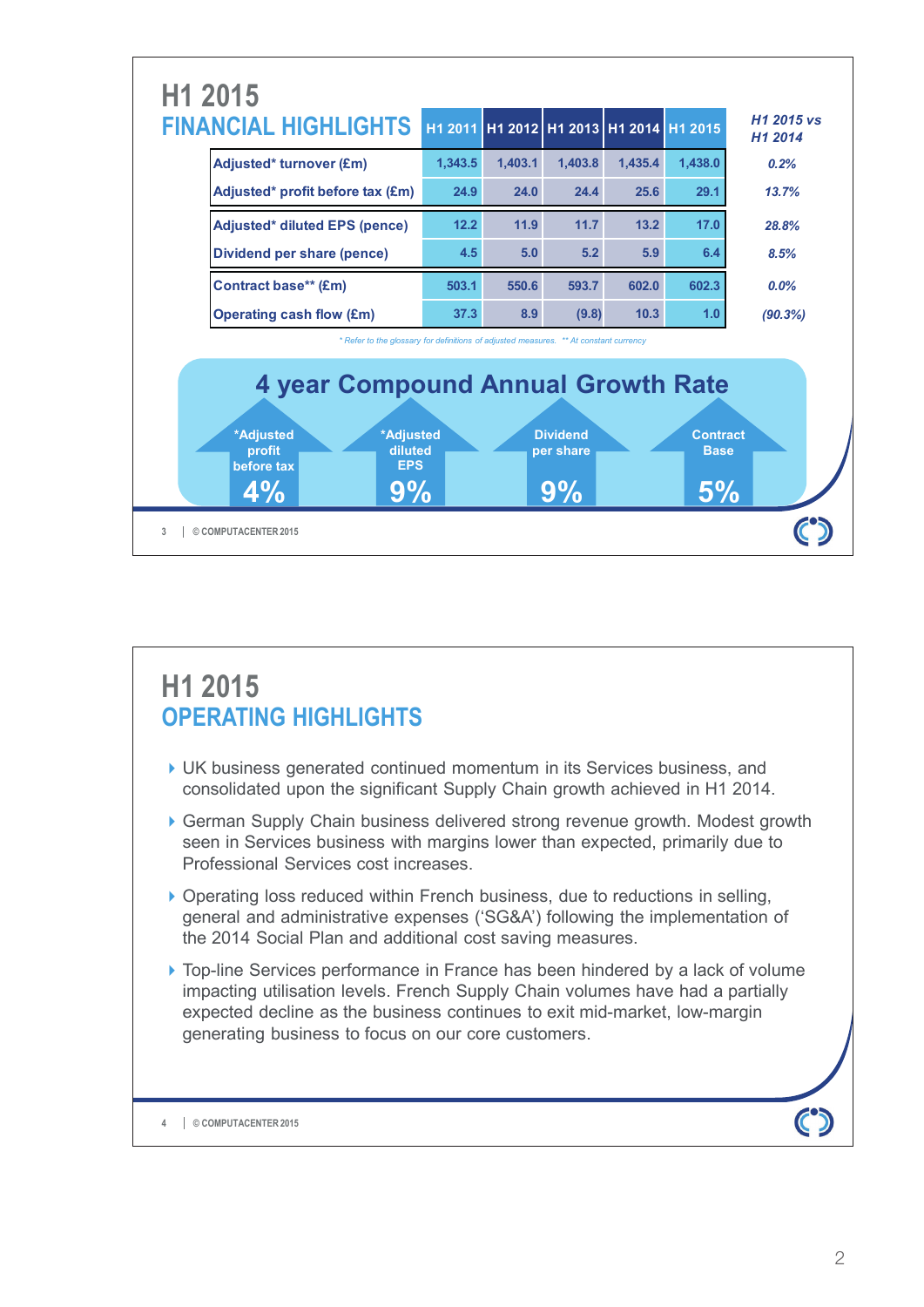| <b>FINANCIAL REVIEW</b>                      |  |
|----------------------------------------------|--|
| <b>Tony Conophy</b><br><b>28 August 2015</b> |  |
| 5<br><b>COMPUTACENTER 2015</b>               |  |

| H1 2015                                 |
|-----------------------------------------|
| <b>GROUP ADJUSTED FINANCIAL RESULTS</b> |

|                                                            |                   | As reported      |               | <b>Constant</b><br>currency                         |
|------------------------------------------------------------|-------------------|------------------|---------------|-----------------------------------------------------|
|                                                            | H1 2015<br>£m     | H1 2014<br>£m    | Change        | <b>Constant</b><br><b>Currency</b><br><b>Change</b> |
| Adjusted* revenue                                          | 1,438.0           | 1,435.4          | 0.2%          | 6.5%                                                |
| Adjusted* gross profit<br>Adjusted gross profit %          | 185.5<br>12.9%    | 184.5<br>12.9%   | 0.5%<br>0.0%  | 6.0%<br>$(0.1\%)$                                   |
| <b>Admin Expenses</b>                                      | (156.0)           | (158.9)          | 1.8%          | (4.2%)                                              |
| Adjusted* operating profit<br>A djusted operating profit % | 29.5<br>2.1%      | 25.7<br>1.8%     | 14.8%<br>0.3% | 16.6%<br>0.2%                                       |
| Adjusted* net interest                                     | (0.4)             | (0.1)            | $(300.0\%)$   |                                                     |
| Adjusted* profit before tax                                | 29.1              | 25.6             | 13.7%         | 15.0%                                               |
| Adjusted* tax expense<br>Adjusted tax rate                 | (7.5)<br>(25.9%)  | (7.5)<br>(29.2%) | 0.0%<br>3.2%  | $(4.2\%)$<br>2.7%                                   |
| Adjusted* profit after tax                                 | 21.5              | 18.1             | 18.8%         | 18.8%                                               |
| <b>Diluted earnings per share</b>                          |                   |                  |               |                                                     |
| - Adjusted*                                                | 17.0 <sub>p</sub> | 13.2 p           | 28.8%         |                                                     |
| - Statutory                                                | 48.8 p            | 7.4p             | 559.5%        |                                                     |

#### **As adjusted**

- Turnover up 0.2%, 6.5% in constant currency
- Operating profit up 14.8%, 16.6% in constant currency
- Profit before tax up 13.7%, 15.0% in constant currency
- Diluted EPS up 28.8%

**Adjusted tax rate** as the overall loss in France reduces, the Adjusted tax rate decreases



**© COMPUTACENTER 2015 6**

 $\odot$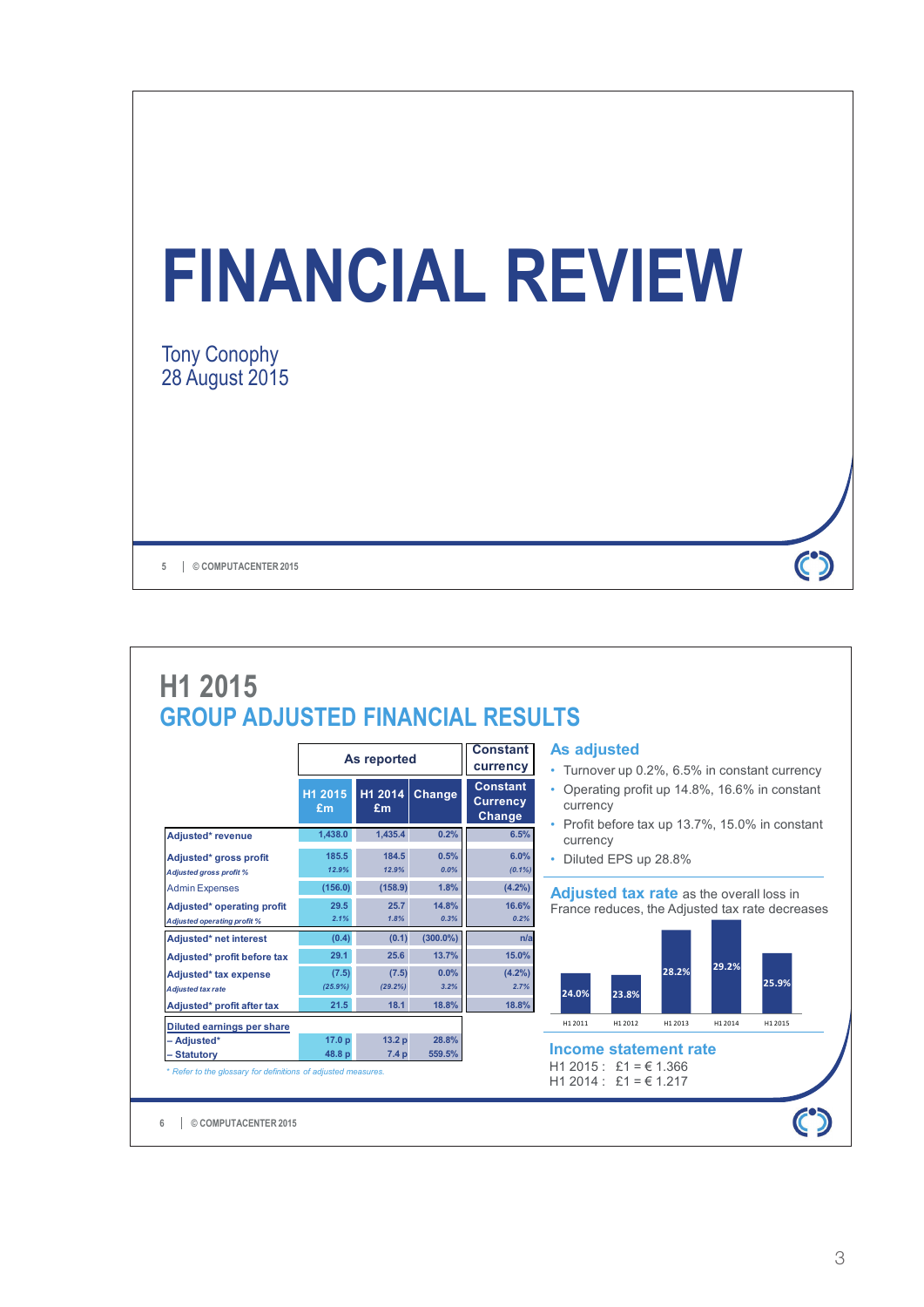### **H1 2015 RECONCILIATION TO STATUTORY RESULTS**

|                                                                                         | H1 2015<br><b>Statutory</b><br>results | Remove<br><b>RDC</b> results* |          | <b>Utilisation of</b><br><b>CSF interest DE Deferred</b><br><b>Tax</b> | <b>Exceptional</b><br>and other<br>adjusting<br>items | H1 2015<br><b>Adjusted</b><br><b>results</b> | H1 2014<br><b>Adjusted</b><br>results | Change                   |
|-----------------------------------------------------------------------------------------|----------------------------------------|-------------------------------|----------|------------------------------------------------------------------------|-------------------------------------------------------|----------------------------------------------|---------------------------------------|--------------------------|
|                                                                                         | £m                                     | £m                            | £m       | £m                                                                     | £m                                                    | £m                                           | £m                                    | %                        |
| <b>Revenue</b>                                                                          | 1.441.4                                | (3.4)                         |          |                                                                        |                                                       | 1,438.0                                      | 1,435.4                               | 0.2%                     |
| Cost of sales                                                                           | (1,255.0)                              | 2.8                           | (0.2)    |                                                                        |                                                       | 1.252.4                                      | (1,250.9)                             | (0.1%                    |
| <b>Gross profit</b>                                                                     | 186.4                                  | (0.7)                         | (0.2)    |                                                                        |                                                       | 185.5                                        | 184.5                                 | 0.5%                     |
| <b>Administrative expenses</b>                                                          | (156.4)                                | 0.4                           | ×,       |                                                                        |                                                       | (156.0)                                      | (158.9)                               | 1.8%                     |
| Operating profit before exceptional and other<br>adjusting items                        | 30.0                                   | (0.3)                         | (0.2)    |                                                                        |                                                       | 29.5                                         | 25.7                                  | 14.8%                    |
| Amortisation of acquired intangibles<br><b>Exceptional items</b>                        | (0.9)                                  |                               | -        |                                                                        | 0.9                                                   |                                              |                                       |                          |
| <b>Operating profit</b>                                                                 | 29.1                                   | (0.3)                         | (0.2)    |                                                                        | 0.9                                                   | 29.5                                         | 25.7                                  | 14.8%                    |
| Gain on disposal of a subsidiary<br>Finance revenue<br><b>Finance costs</b>             | 42.2<br>0.6<br>(1.2)                   | (0.0)                         | ٠<br>0.2 |                                                                        | (42.2)                                                | 0.6<br>(1.0)                                 | 0.8<br>(0.9)                          | $(25.0\%)$<br>$(11.1\%)$ |
| <b>Profit before tax</b>                                                                | 70.7                                   | (0.3)                         | ×,       | ä,                                                                     | (41.3)                                                | 29.1                                         | 25.6                                  | 13.7%                    |
| Income tax expense - before exceptional items<br>Income tax expense - exceptional items | (8.9)<br>(0.1)                         | 0.1                           |          | 1.4                                                                    | (0.1)<br>0.1                                          | (7.5)                                        | (7.5)                                 | 0.0%                     |
| <b>Profit for the period</b>                                                            | 61.7                                   | (0.3)                         | ٠        | 1.4                                                                    | (41.4)                                                | 21.5                                         | 18.1                                  | 18.8%                    |

**© COMPUTACENTER 2015 7**

### **H1 2015 EXCEPTIONAL AND OTHER ADJUSTING ITEMS**

#### **Exceptional items**

- ▶ The exceptional items in H1 2015 consist of further restructuring costs in France and the release of German onerous contract provisioning with a combined net impact in the period of nil.
- The 'social plan' that was implemented during H2 2014 continues to reduce our cost base in France improving our competitiveness. Some additional entrants into the social plan have resulted in an additional cost of £0.4m.
- ▶ The final costs of the social plan will not be known until the end of 2015, as they are subject to a number of factors outside of our control.
- ▶ The Group's remaining onerous contracts continue to forecast operational improvements allowing the release of £0.4m of the provision taken in 2013.

#### **Other adjusting items**

- ▶ The Group has removed the results of R.D. Trading Ltd ('RDC'), that was sold on 2 February 2015, from the adjusted measures for the period. All comparative adjusted measures throughout this presentation have also been amended. The gain on disposal of the subsidiary has also been removed from the Group's adjusted results.
- ▶ The Group presents utilisation of deferred tax assets, where initial recognition was an exceptional item, or as a fair value adjustment on acquisition, as outside its adjusted results. During the year, the German deferred tax asset has been reduced by £1.4m due to the reduction in losses recognised over the foresight period. The majority of our German losses will be utilised by the end of 2018, resulting in the full utilisation of the residual asset of £9.8m.

**© COMPUTACENTER 2015 8**

 $\mathbf C$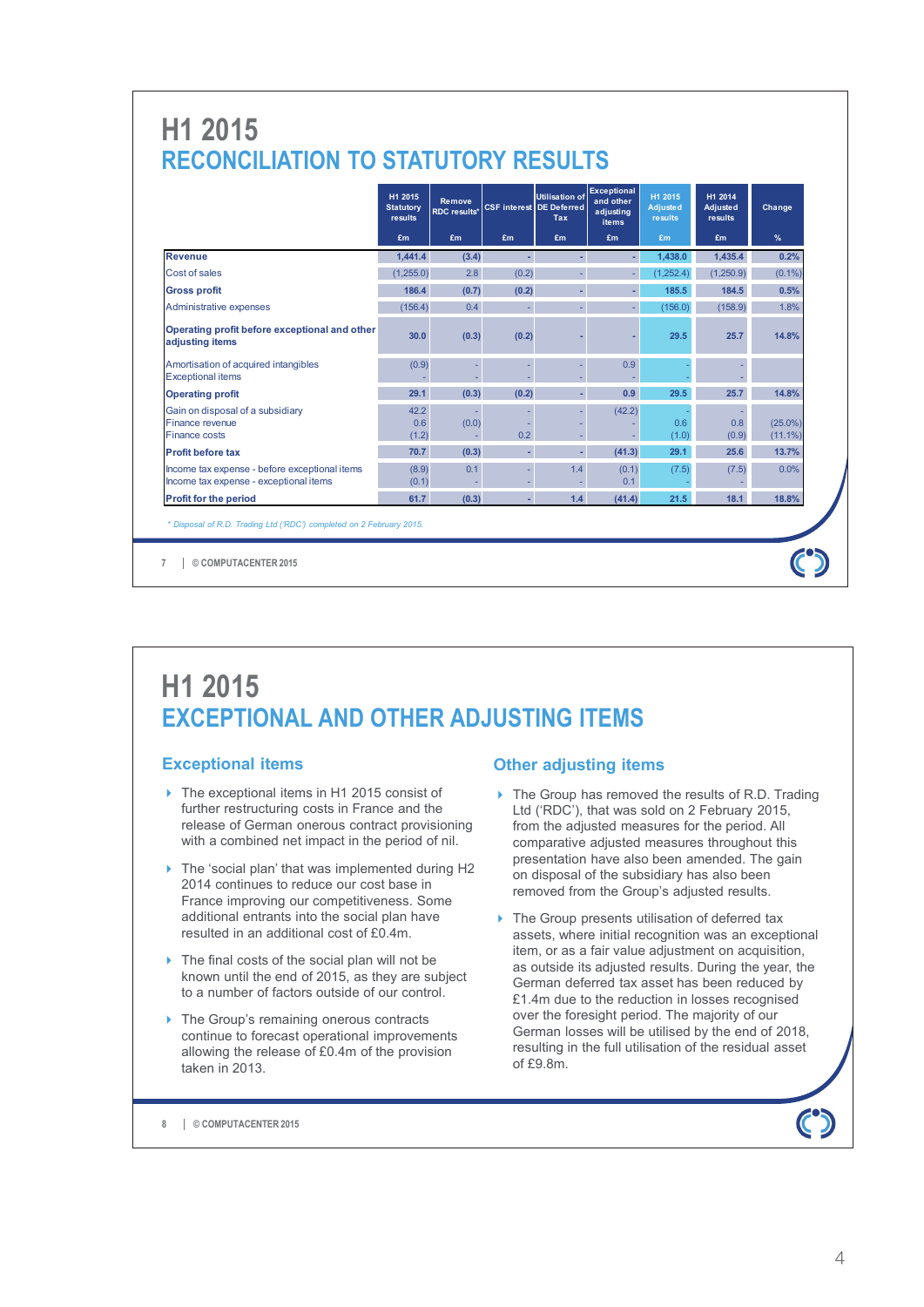### **H1 2015 GROUP REVENUES BY SEGMENT**

|                             |         | As reported |            |         | In constant currency |           |
|-----------------------------|---------|-------------|------------|---------|----------------------|-----------|
|                             | H1 2015 | H1 2014     | Change     | H1 2015 | H1 2014              | Change    |
|                             | £m      | Em          | $\%$       | Em      | £m                   | %         |
| <b>Supply Chain Revenue</b> |         |             |            |         |                      |           |
| <b>UK</b>                   | 425.1   | 412.5       | 3.1%       | 425.1   | 412.5                | 3.1%      |
| Germany                     | 349.6   | 326.8       | 7.0%       | 349.6   | 291.2                | 20.1%     |
| France                      | 157.9   | 193.0       | $(18.2\%)$ | 157.9   | 172.0                | $(8.2\%)$ |
| <b>Belgium</b>              | 16.1    | 15.9        | 1.3%       | 16.1    | 14.1                 | 14.0%     |
| <b>Total Group</b>          | 948.8   | 948.2       | 0.1%       | 948.8   | 889.8                | 6.6%      |
| <b>Services Revenue</b>     |         |             |            |         |                      |           |
| UK                          | 263.6   | 240.1       | 9.8%       | 263.6   | 240.1                | 9.8%      |
| Germany                     | 185.7   | 199.7       | $(7.0\%)$  | 185.7   | 177.9                | 4.4%      |
| France                      | 31.9    | 37.8        | $(15.6\%)$ | 31.9    | 33.7                 | $(5.6\%)$ |
| <b>Belgium</b>              | 8.0     | 9.6         | (16.7%)    | 8.0     | 8.6                  | $(6.0\%)$ |
| <b>Total Group</b>          | 489.2   | 487.2       | 0.4%       | 489.2   | 460.3                | 6.3%      |

Supply chain revenues The UK built on the significant levels of Supply Chain growth it achieved in H1 2014 with a further 3.1% growth in addition to the growth recorded in H1 2014 of 17.6%. The performance of our German b however the strong recovery in the first half of 2015 has more than compensated with significant levels of revenue growth especially towards the end of the period. There was an expected decline in French Supply Chain volumes as the business continues to exit mid-market, low-margin generating business and focus on our core customers.

|                                  |         |             |               | ADJUSTED REVENUE AND ADJUSTED OPERATING PROFIT BY |                      |               |
|----------------------------------|---------|-------------|---------------|---------------------------------------------------|----------------------|---------------|
| <b>SEGMENT</b>                   |         | As reported |               |                                                   | In constant currency |               |
|                                  | H1 2015 | H1 2014     | Change        | H1 2015                                           | H1 2014              | Change        |
|                                  | £m      | £m          | $\frac{9}{6}$ | £m                                                | £m                   | $\frac{9}{6}$ |
| <b>Revenue</b>                   |         |             |               |                                                   |                      |               |
| <b>UK</b>                        | 688.7   | 652.5       | 5.5%          | 688.7                                             | 652.5                | 5.5%          |
| Germany                          | 535.4   | 526.5       | 1.7%          | 535.4                                             | 469.1                | 14.1%         |
| France                           | 189.8   | 230.9       | $(17.8\%)$    | 189.8                                             | 205.7                | $(7.7\%)$     |
| <b>Belgium</b>                   | 24.1    | 25.5        | $(5.5\%)$     | 24.1                                              | 22.7                 | 6.5%          |
| <b>Total Group</b>               | 1.438.0 | 1,435.4     | 0.2%          | 1,438.0                                           | 1,350.0              | 6.5%          |
| <b>Operating profit / (loss)</b> |         |             |               |                                                   |                      |               |
| <b>UK</b>                        | 22.9    | 22.5        | 1.8%          | 22.9                                              | 22.5                 | 1.8%          |
| Germany                          | 8.5     | 7.8         | 9.0%          | 8.5                                               | 7.0                  | 22.1%         |
| France                           | (3.0)   | (5.7)       | 47.4%         | (3.0)                                             | (5.1)                | 40.6%         |
| <b>Belgium</b>                   | 1.0     | 1.0         |               | 1.0                                               | 0.9                  | 16.7%         |
| <b>Total Group</b>               | 29.5    | 25.7        | 14.8%         | 29.5                                              | 25.3                 | 16.6%         |

product margins. **German performance** was pleasing with surging Supply Chain revenues driving the business forward, with only a small tapering of product margins. Services revenue was also strong against an overall increasing margin.

**French performance has seen revenues impacted by the business continuing to exit non-core areas of the market. The restructuring programme** has lead to reduced SG&A and increased Services margin that have resulted in an improved performance.

 **Belgian performance** was supported by Supply Chain revenue growth, which has offset slowing Professional Services business and a flat Managed Services performance.

**© COMPUTACENTER 2015 10**

 $\mathbf C$ 

**Services revenue** There continues to be encouraging levels of growth across the UK Services business, acceptable top-line progress in German Services revenue with an encouraging pipeline, albeit with slightly reduced margins, and a disappointing Services performance in France, which<br>was particularly hindered by a lack of volume in Professional Services business

**<sup>©</sup> COMPUTACENTER 2015 9**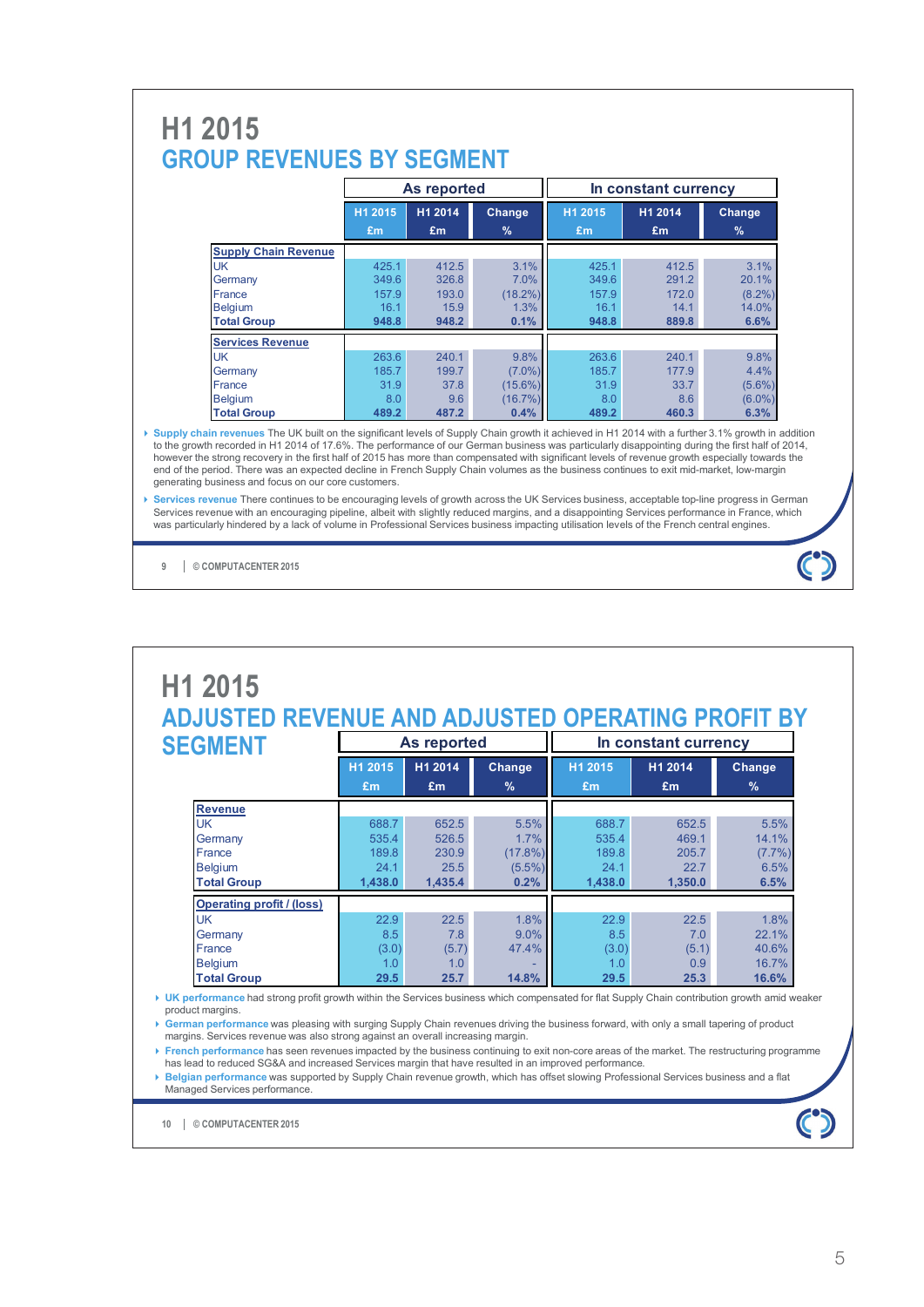

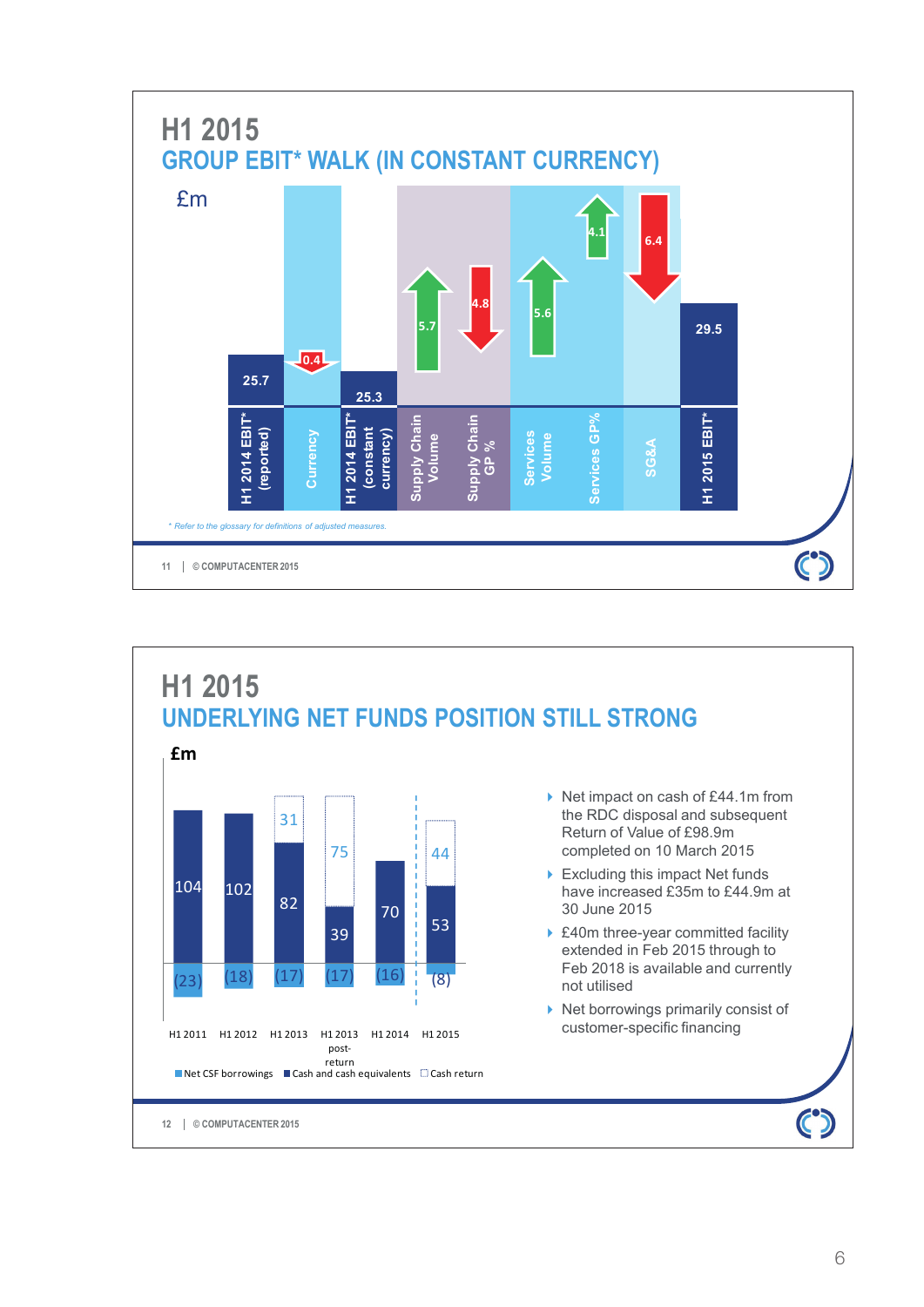

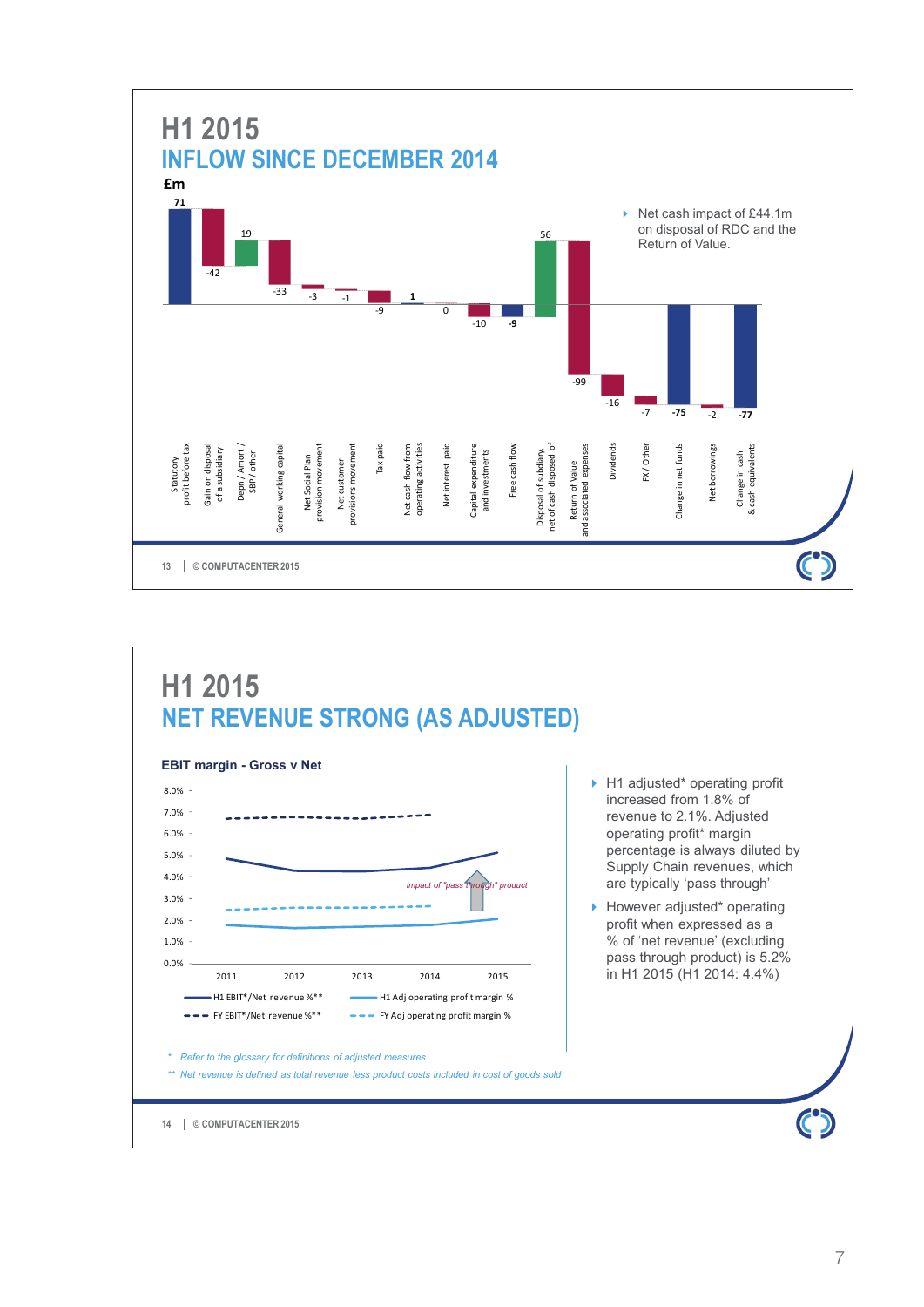

### **H1 2015 MODELLING CONSIDERATIONS**

#### **Adjusted Net Interest**

 Whilst the net £44.1m outflow from the Return of Value and the RDC disposal will impact the net interest, this will be offset by a higher level of operating cashflow and other benefits meaning the net interest will be broadly similar in H2 2015.

#### **Tax**

- **Dependent on mix of earnings as we utilise losses in European** operations. Material losses in France in 2014 was the main driver in the increased tax rate from 23.7% for FY 2013 to 24.9% (25.0% excl RDC) for FY 2014.
- The Group adjusted tax rate for the full year is expected to be in the range of 24% 26% primarily dependent on French H2 2015 performance.
- The statutory reported tax rate will continue to be impacted by the utilisation of the deferred tax asset within Germany.
- Looking further ahead the Group tax rate will be positively impacted by further reductions in the UK Corporate statutory rate as announced in the UK Government's 2015 Summer Budget.

#### **Capital Expenditure**

Typically capex is circa £25m pa, approximately 50% run-rate capex, and 50% discretionary (e.g. investments in IT tools to improve productivity, internal IT hardware for our staff etc).

#### **Depreciation and Amortisation**

 No material changes to the underlying charge which increased circa £0.7m per annum in 2014.

#### **Dividends**

 Our dividend policy is to set dividends to maintain a dividend cover of 2-2.5 times. EPS will increase ahead of earnings due to the share consolidation arising from the Return of Value in 2015.

#### **Capital Structure and Acquisitions**

 No further changes to the capital structure expected in 2015 as we replenish our cash reserves after the Return of Value completed on 10 March 2015.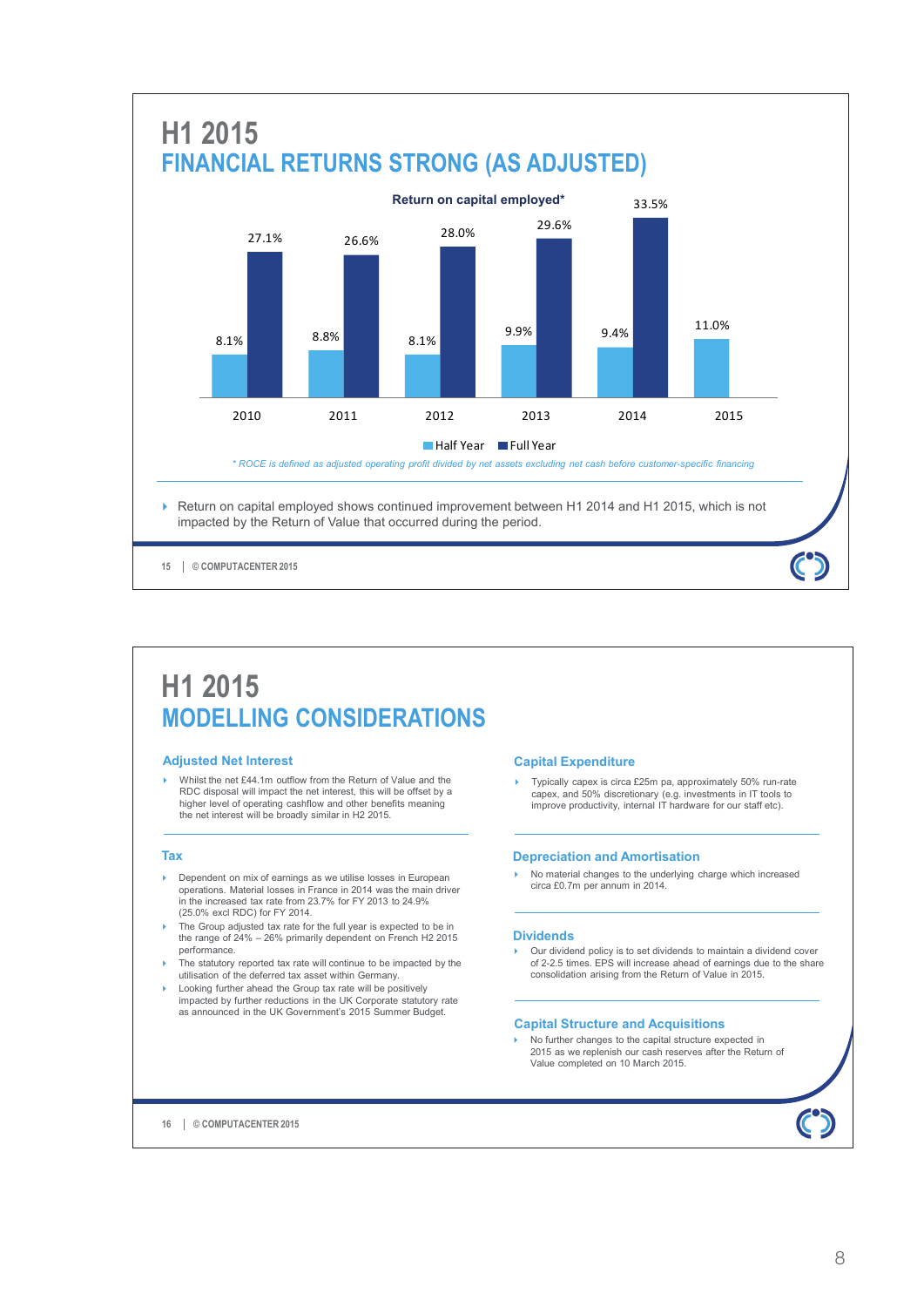

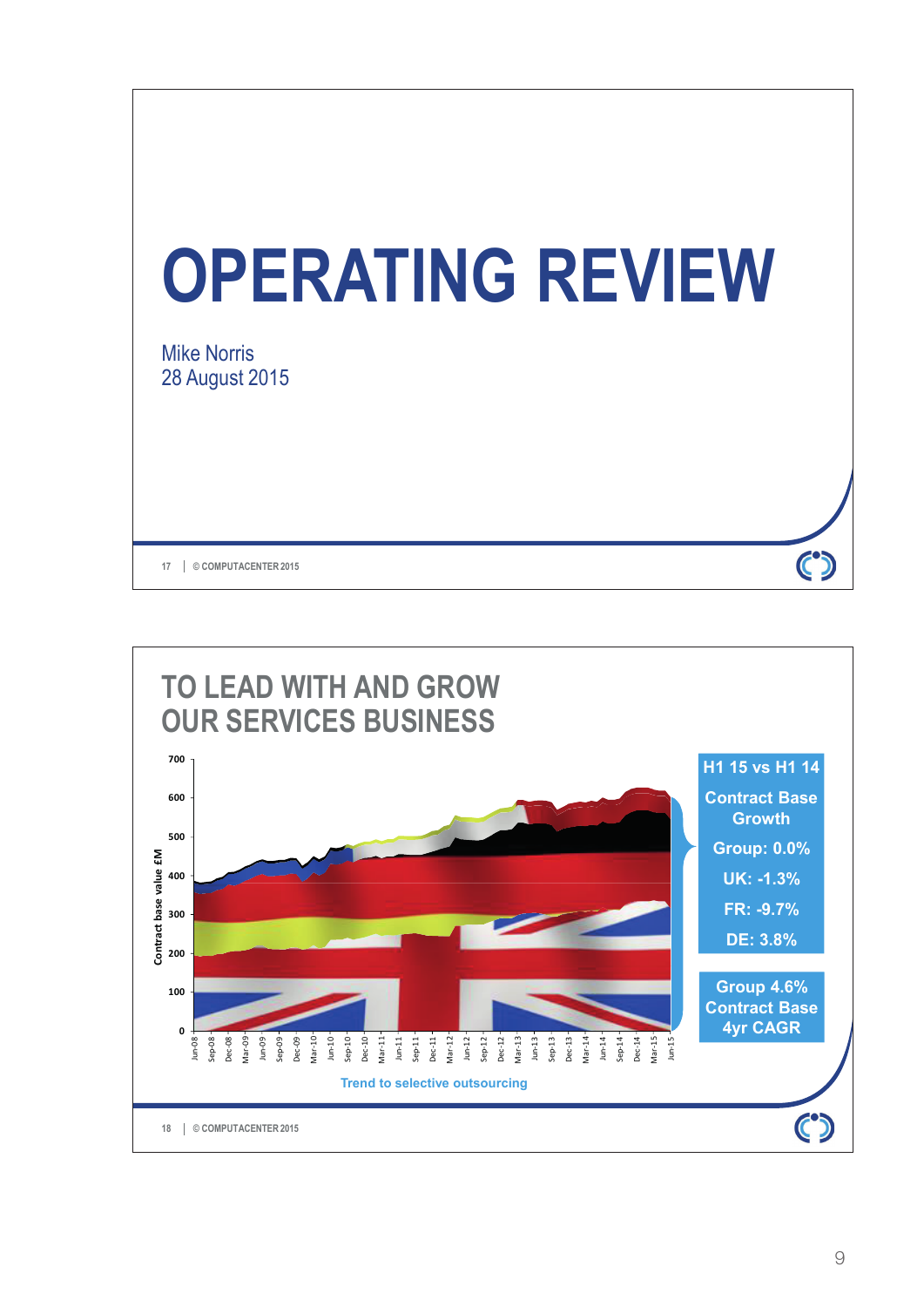### **TO IMPROVE OUR SERVICES PRODUCTIVITY AND ENHANCE OUR COMPETITIVENESS**

#### **GROUP**

Growth in new business is usually margin dilutive. France shows signs of recovery as Germany improves.







Services Revenue (external) - Services%

'08 H1 '09 H1 '10 H1 '11 H1 '12 H1 '13 H1 '14 H1 '15 H1

**UK**

Continues to set the pace across the Group. Further gains only available through transformational tools and technology plays.

#### **GERMANY**

Two remaining onerous contracts continue to improve with lessons learned driving performance across the portfolio. Further work to do to close in on the UK performance.

#### **FRANCE**

Efficiencies are starting to appear in the utilisation of our central engines. New business continues to be missing factor for further recovery.

 $\mathbf C$ 

#### **27 30 <sup>34</sup> 41 41 45 46**  09 FY 10 FY 11 FY 12 FY 13 FY 14 FY 15 H1 **TO RETAIN AND MAXIMISE THE RELATIONSHIP WITH OUR CUSTOMERS OVER THE LONG TERM UK** Accounts greater than £1m improved with five accounts over £5m. **GROUP** Our customers over £1 million of contribution are a lead indicator in Group performance.

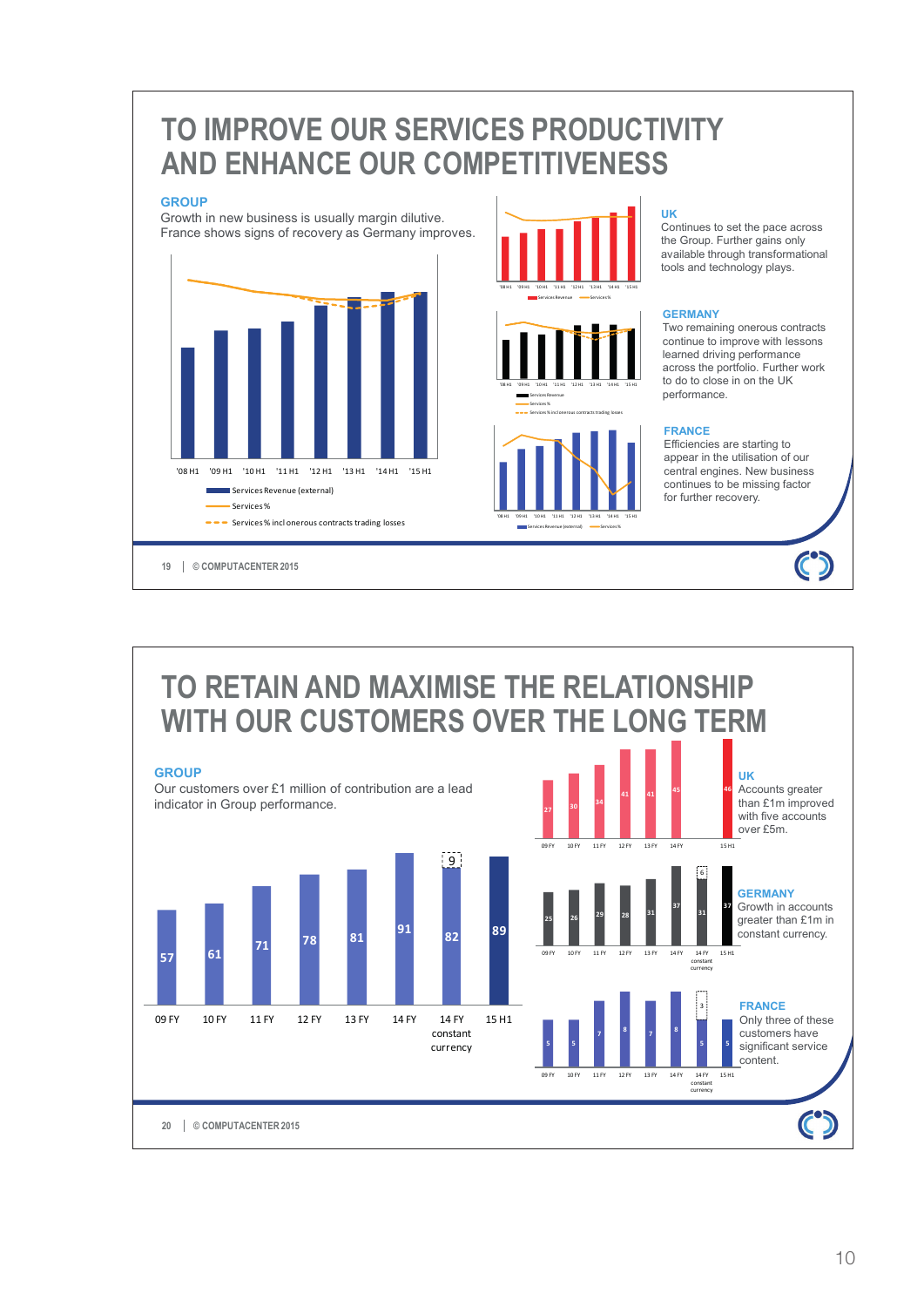### **UK FINANCIAL HIGHLIGHTS**

- Adjusted revenue growth of 5.5%
- Adjusted operating profit up 1.8%
- $\triangleright$  Supply Chain up 3.1% with margin down due to mix
- Strong Services up 9.8%

### **OPERATIONAL HIGHLIGHTS**

- ▶ Challenging new business take-on above expectation
- Significant wins throughout 2014 providing revenue growth into 2015
- Significant contract churn has a negative effect on margin



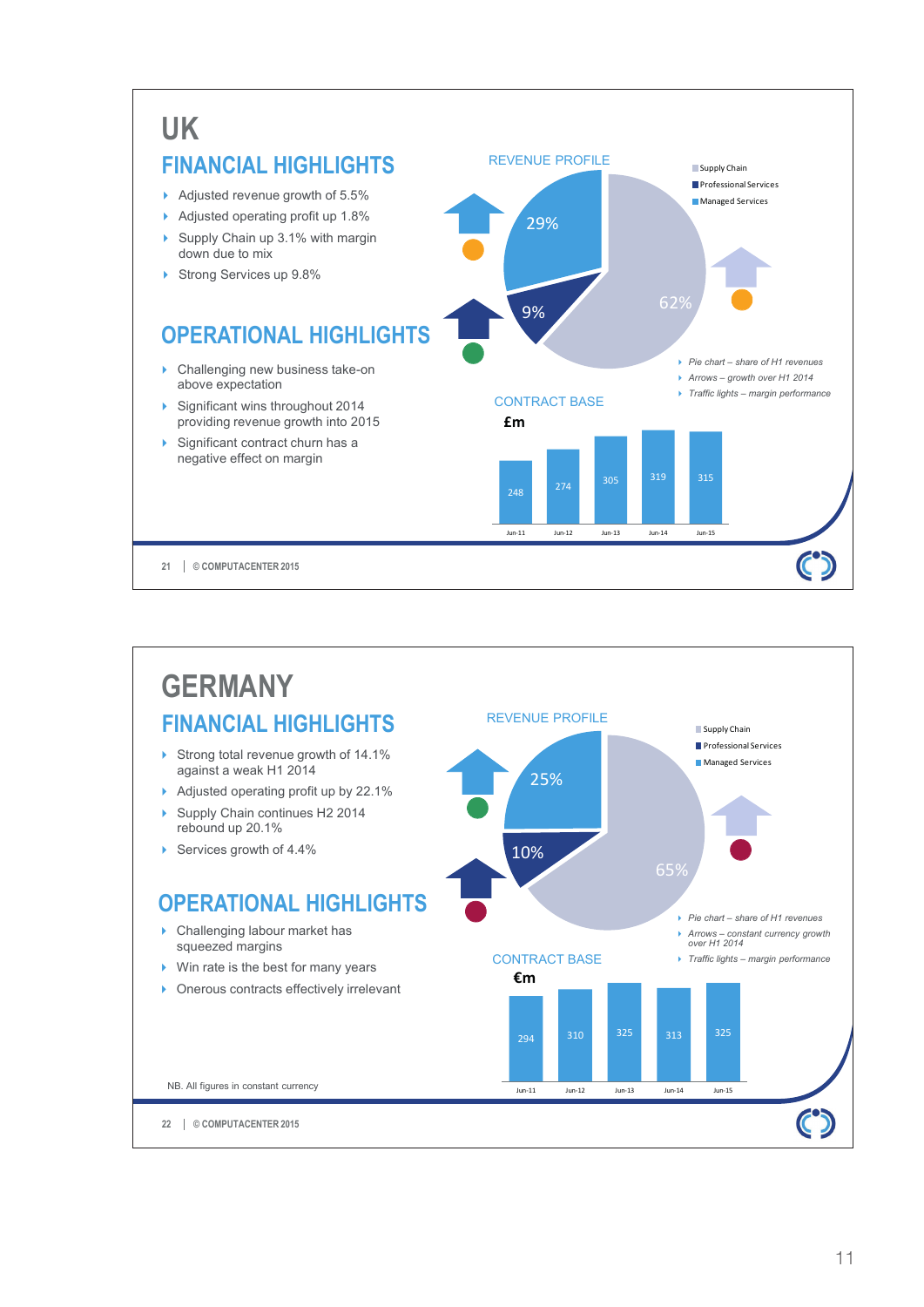#### **FRANCE** REVENUE PROFILE **FINANCIAL HIGHLIGHTS Supply Chain** Professional Services ▶ Total revenue down 7.7% 5% 12% **Managed Services** Adjusted operating loss continues to reduce from €6.9m to €4.1m Supply Chain revenue down 8.2% Services revenue down 5.6% however margins show improvement 83% **OPERATIONAL HIGHLIGHTS** *Pie chart – share of H1 revenues* ▶ Utilisation has improved but a long way to go *Arrows – constant currency growth over H1 2014* ▶ Cost base reduction has been a success CONTRACT BASE *Traffic lights – margin performance*  $\blacktriangleright$  New business efforts are not delivering as yet **€m**  $\triangleright$  Some of the Supply Chain revenue decline has been intentional 65 65 67 61 NB. All figures in constant currency Jun-11 Jun-12 Jun-13 Jun-14 Jun-15  $\mathbf C$ **© COMPUTACENTER 2015 23**

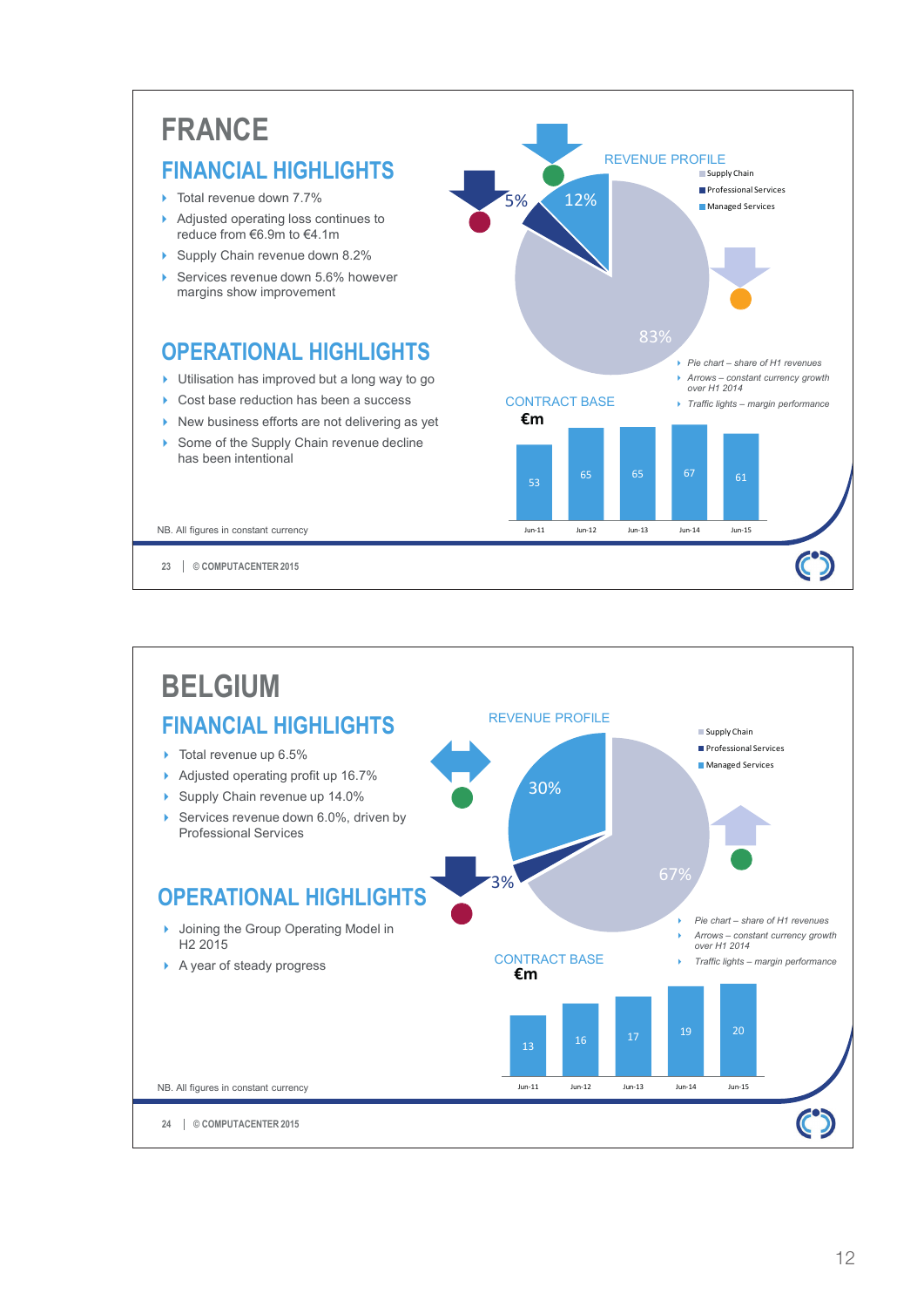# **OUTLOOK**

- a weak Euro, the operating performance of the Group remains in line with the Board's original expectations for 2015. However, the Group has additionally benefited from a number of one-off gains, which will not be repeated in either the second half of the year or during 2016. As a result of the impact of these additional gains, we now anticipate that the Group's 2015 adjusted profit performance will be slightly ahead of the Board's original expectations for that period.
- ▶ The UK's Services growth rate has been buoyant due to the win rate in 2014 which is set to continue throughout the year, although the growth rate is likely to be a little quieter in 2016.
- $\triangleright$  Despite the significant headwinds created by  $\triangleright$  The opposite is true of our German business where we would expect growth rates for Services in 2016 to accelerate due to significant wins in 2015.
	- ▶ For the year as a whole, Computacenter in France will see a significant reduction in its operating loss, and whilst this is pleasing, much work remains to be done before the losses can be eradicated completely.
	- ▶ Computacenter's strategy of substantial investment in its Services offerings to sustain significant organic growth has served us well in recent years, and we are confident this is set to continue.

**© COMPUTACENTER 2015 25**

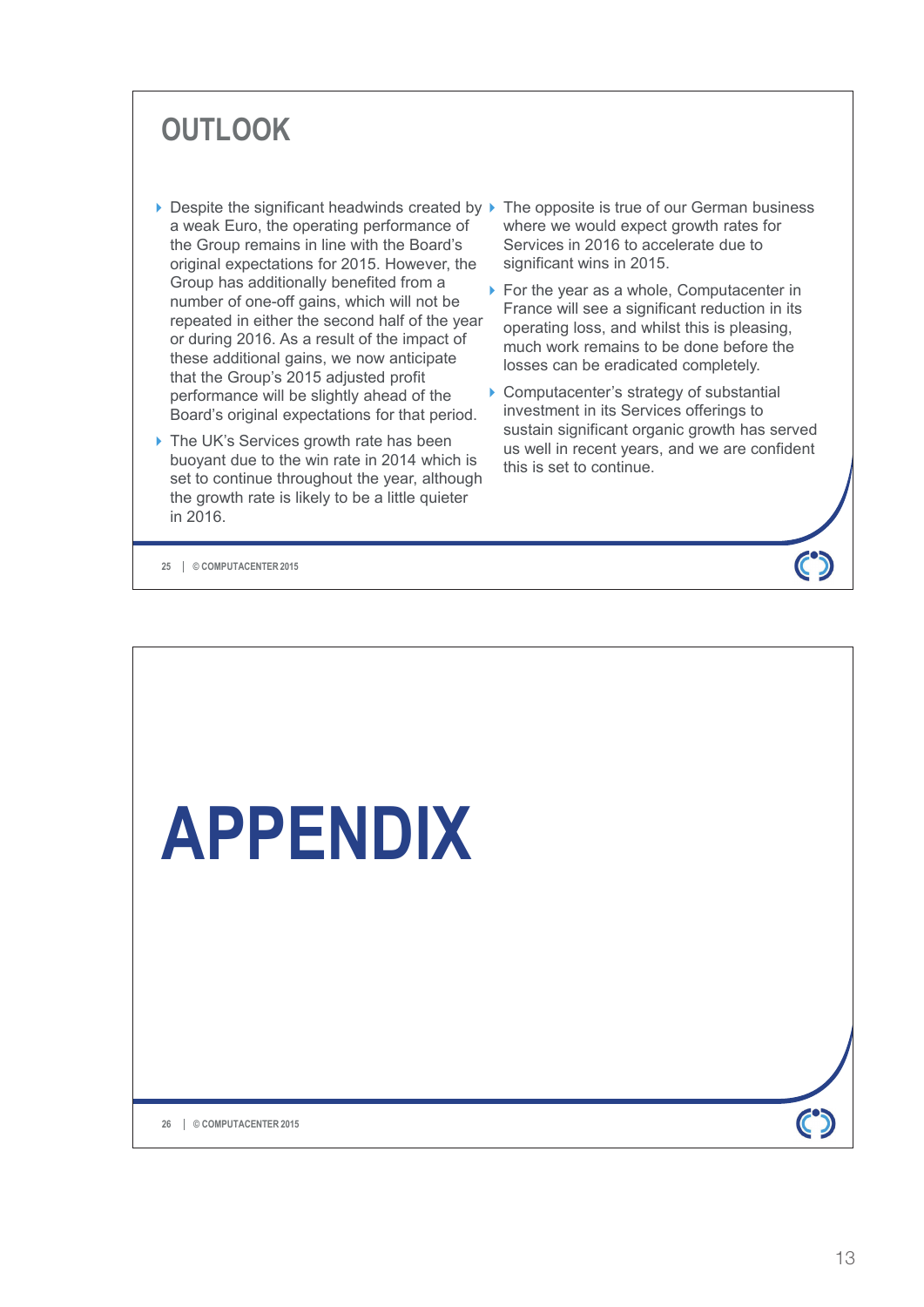# **GLOSSARY**

#### **Adjusted measures**

- ▶ The Company uses a number of non-Generally Accepted Accounting Practice ('non-GAAP') financial measures in addition to those reported in accordance with IFRS. The Directors believe that these non-GAAP measures, listed below, are important when assessing the underlying financial and operating performance of the Group.
- **Adjusted revenue** excludes the revenue from a disposed subsidiary, R.D. Trading Limited ('RDC') for both the current period and for comparative reporting periods. RDC was sold on 2 February 2015.
- As above, the **adjusted results** exclude the results of RDC for both the current and comparative periods.
- **Adjusted operating profit ('EBIT')**, **adjusted profit before tax**, **adjusted profit for the year** and **adjusted diluted earnings per share** ('EPS') are, where appropriate, each stated before: exceptional and other adjusting items, including gain or loss on business disposals; amortisation of acquired intangibles, utilisation of deferred tax assets (where initial recognition was as an exceptional item or as a fair value adjustment on acquisition) and the related tax effect of these exceptional and other adjusting items, as management do not consider these items when reviewing the underlying performance of the segment or the Group as a whole.
- **Further, adjusted operating profit takes account of the interest paid on customer-specific financing** ('CSF') which management considers to be a cost of sale.
- A reconciliation between key adjusted and statutory measures is provided on slide 7 of this presentation.

**© COMPUTACENTER 2015 27**

# **GLOSSARY** (CONTINUED)

#### **Customer-specific financing**

- Finance costs for CSF are charged after operating profit for statutory purposes.
- These costs are considered to be contract specific costs, and operating profit is adjusted to charge for these costs.
- $\blacktriangleright$  Net finance costs are also adjusted in this presentation.

#### **Net funds and underlying net funds**

- Net funds is monitored internally by the Group as a key measure.
- Previously this adjusted measure was reported exclusive of future obligations for CSF, that are covered by future income streams. The statutory net funds is now the main measure for the Group.
- ▶ Underlying net funds for H1 2014 are adjusted for the disposal of RDC for £56 million announced on 2 February 2015, and the Return of Value completed for £97.9 million on 10 March 2015.
- After disposal costs, transaction costs, cash disposed of and the RDC cash balance at 30 June 2014 this results in a net adjustment of £44.1 million removed from the H1 2014 reported balance which allows a more relevant comparison to the 30 June 2015 cash balance.

#### **Constant Currency**

 The Group has calculated constant currency comparative information by re-translating H1 2014 results into the Group's functional currency (GBP) at the exchange rates prevailing in the H1 2015 reporting period.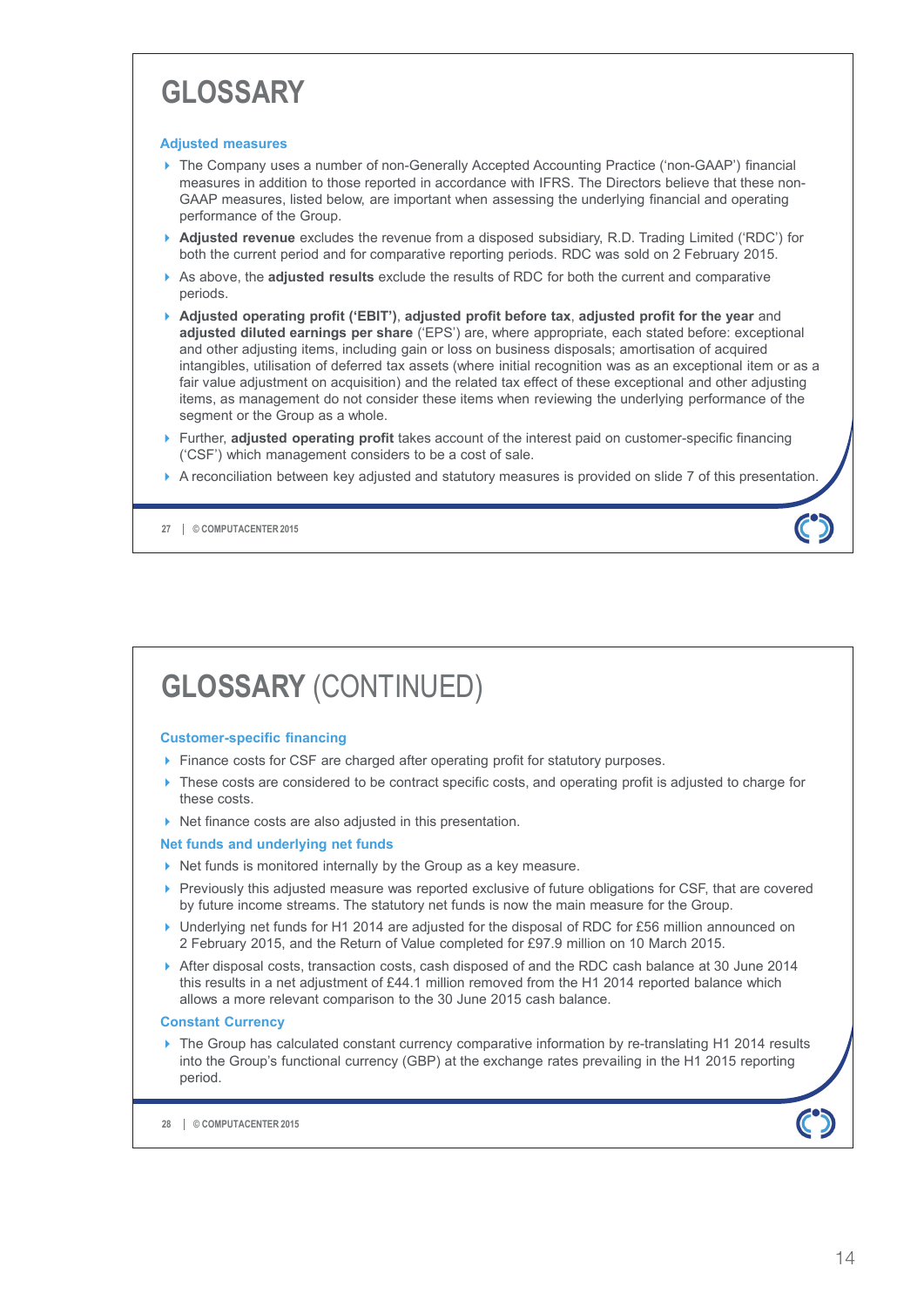

### **UK INCOME STATEMENT**

|                                   | H1 2015 | H1 2014    | <b>Change</b> |
|-----------------------------------|---------|------------|---------------|
|                                   | Em      | £m         | %             |
| <b>Adjusted* Revenue</b>          | 688.7   | 652.5      | 5.5%          |
| Adjusted* gross profit            | 102.9   | 96.9       | 6.2%          |
|                                   | 14.9%   | 14.8%      | 0.1%          |
| <b>Admin Expenses</b>             | (80.0)  | (74.4)     | $(7.5\%)$     |
|                                   | (11.6%) | $(11.4\%)$ | (0.2%)        |
| <b>Adjusted* operating profit</b> | 22.9    | 22.5       | 1.8%          |
|                                   | 3.3%    | 3.5%       | $(0.1\%)$     |
| Headcount**:                      |         |            |               |
| <b>Direct</b>                     | 4,475   | 4,238      | 5.6%          |
| <b>Indirect</b>                   | 1,426   | 1,360      | 4.9%          |

*\* Refer to the glossary for definitions of adjusted measures. \*\* Period end headcount.*

**© COMPUTACENTER 2015 30**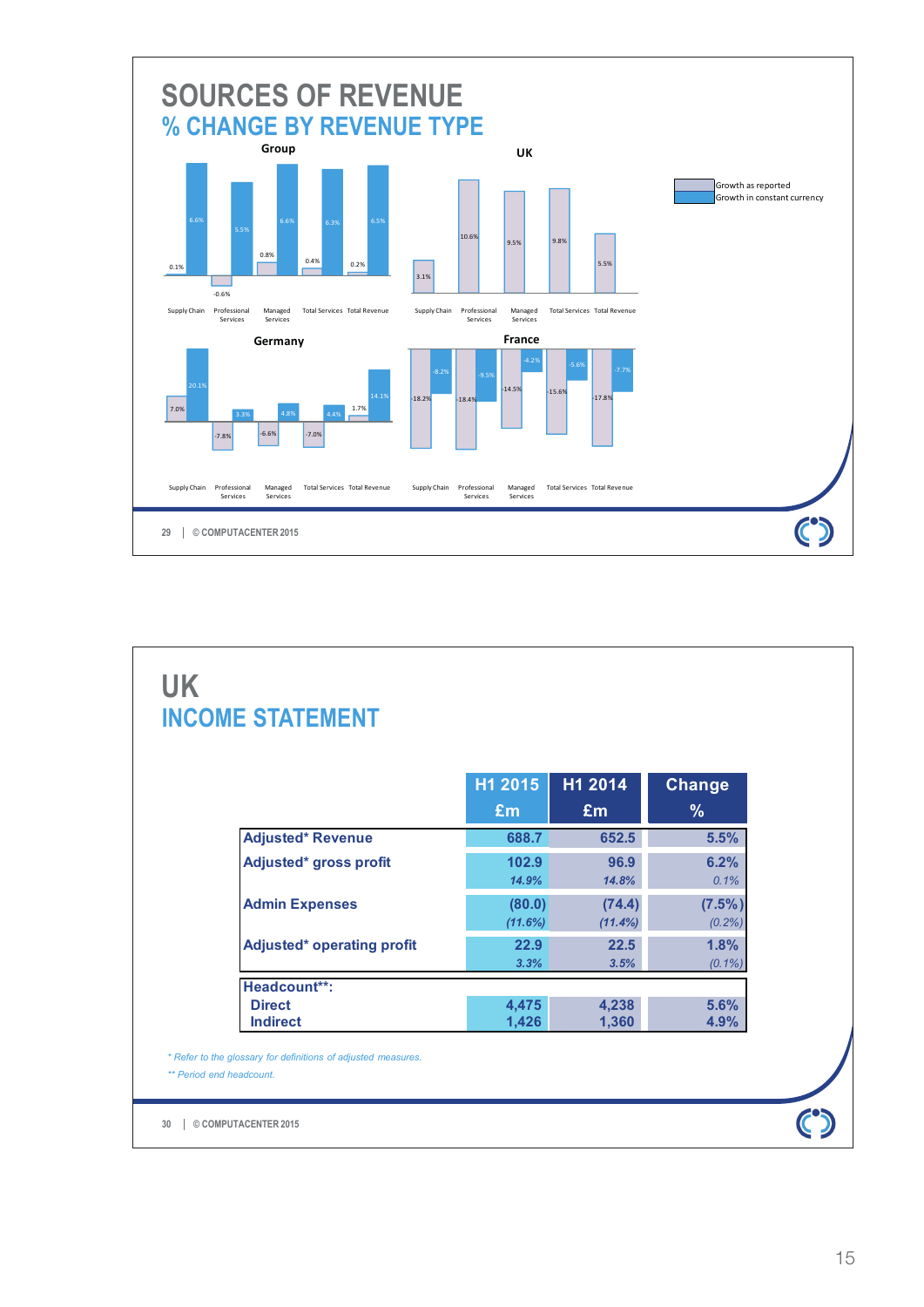

### **GERMANY INCOME STATEMENT**

|                                  |                      | <b>Reported</b>   |                   |                   | In local currency |                      |
|----------------------------------|----------------------|-------------------|-------------------|-------------------|-------------------|----------------------|
|                                  | H1 2015              | H1 2014           | <b>Change</b>     | H1 2015           | H1 2014           | <b>Change</b>        |
|                                  | £m                   | Em                | $\frac{9}{6}$     | $\epsilon$ m      | $\epsilon$ m      | $\%$                 |
| <b>Revenue</b>                   | 535.4                | 526.5             | 1.7%              | 731.3             | 640.8             | 14.1%                |
| Adjusted* gross profit           | 67.0<br>12.5%        | 69.6<br>13.2%     | (3.7%)<br>(0.7%   | 91.6<br>12.5%     | 84.8<br>13.2%     | $8.0\%$<br>$(0.7\%)$ |
| <b>Admin Expenses</b>            | (58.5)<br>$(10.9\%)$ | (61.8)<br>(11.7%) | 5.3%<br>0.8%      | (79.9)<br>(10.9%) | (75.2)<br>(11.7%) | $(6.3\%)$<br>0.8%    |
| Adjusted* operating profit       | 8.5<br>1.6%          | 7.8<br>1.5%       | 9.0%<br>0.1%      | 11.6<br>1.6%      | 9.5<br>1.5%       | 22.1%<br>0.1%        |
| Headcount**:                     |                      |                   |                   |                   |                   |                      |
| <b>Direct</b><br><b>Indirect</b> | 3,740<br>1.305       | 3,722<br>1,330    | 0.5%<br>$(1.9\%)$ |                   |                   |                      |

*\* Refer to the glossary for definitions of adjusted measures. \*\* Period end headcount.*

**© COMPUTACENTER 2015 32**

 $\epsilon$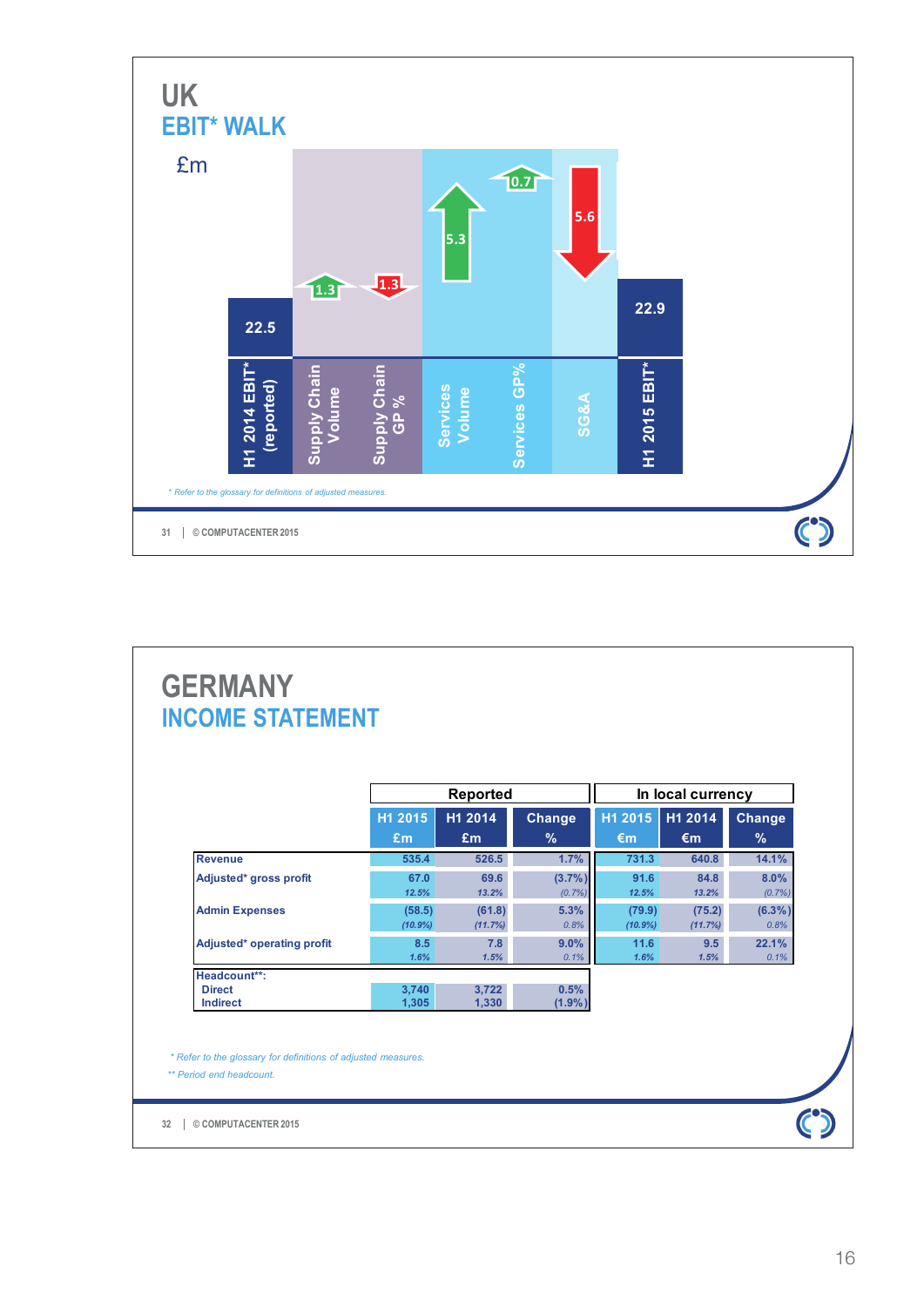

### **FRANCE INCOME STATEMENT**

|                                  |                    | <b>Reported</b>     |                     |                  | In local currency   |                   |
|----------------------------------|--------------------|---------------------|---------------------|------------------|---------------------|-------------------|
|                                  | H1 2015            | H1 2014             | <b>Change</b>       | H1 2015          | H1 2014             | <b>Change</b>     |
|                                  | Em                 | Em                  | $\frac{1}{2}$       | €m               | €m                  | $\frac{9}{6}$     |
| <b>Revenue</b>                   | 189.8              | 230.9               | $(17.8\%)$          | 259.3            | 281.0               | $(7.7\%)$         |
| Adjusted* gross profit           | 12.6<br>6.6%       | 14.7<br>6.4%        | $(14.3\%)$<br>0.2%  | 17.2<br>6.6%     | 17.9<br>6.4%        | $(3.9\%)$<br>0.2% |
| <b>Admin Expenses</b>            | (15.6)<br>(8.2%)   | (20.4)<br>$(8.8\%)$ | 23.5%<br>0.6%       | (21.2)<br>(8.2%) | (24.8)<br>$(8.8\%)$ | 14.5%<br>0.6%     |
| Adjusted* operating profit       | (3.0)<br>$(1.6\%)$ | (5.7)<br>(2.5%)     | 47.4%<br>0.9%       | (4.1)<br>(1.6%)  | (6.9)<br>(2.5%)     | 40.6%<br>0.9%     |
| Headcount**:                     |                    |                     |                     |                  |                     |                   |
| <b>Direct</b><br><b>Indirect</b> | 1,331<br>443       | 1.384<br>479        | (3.9%)<br>$(7.4\%)$ |                  |                     |                   |

*\* Refer to the glossary for definitions of adjusted measures. \*\* Period end headcount.*

**© COMPUTACENTER 2015 34**

 $\ddot{\mathbf{C}}$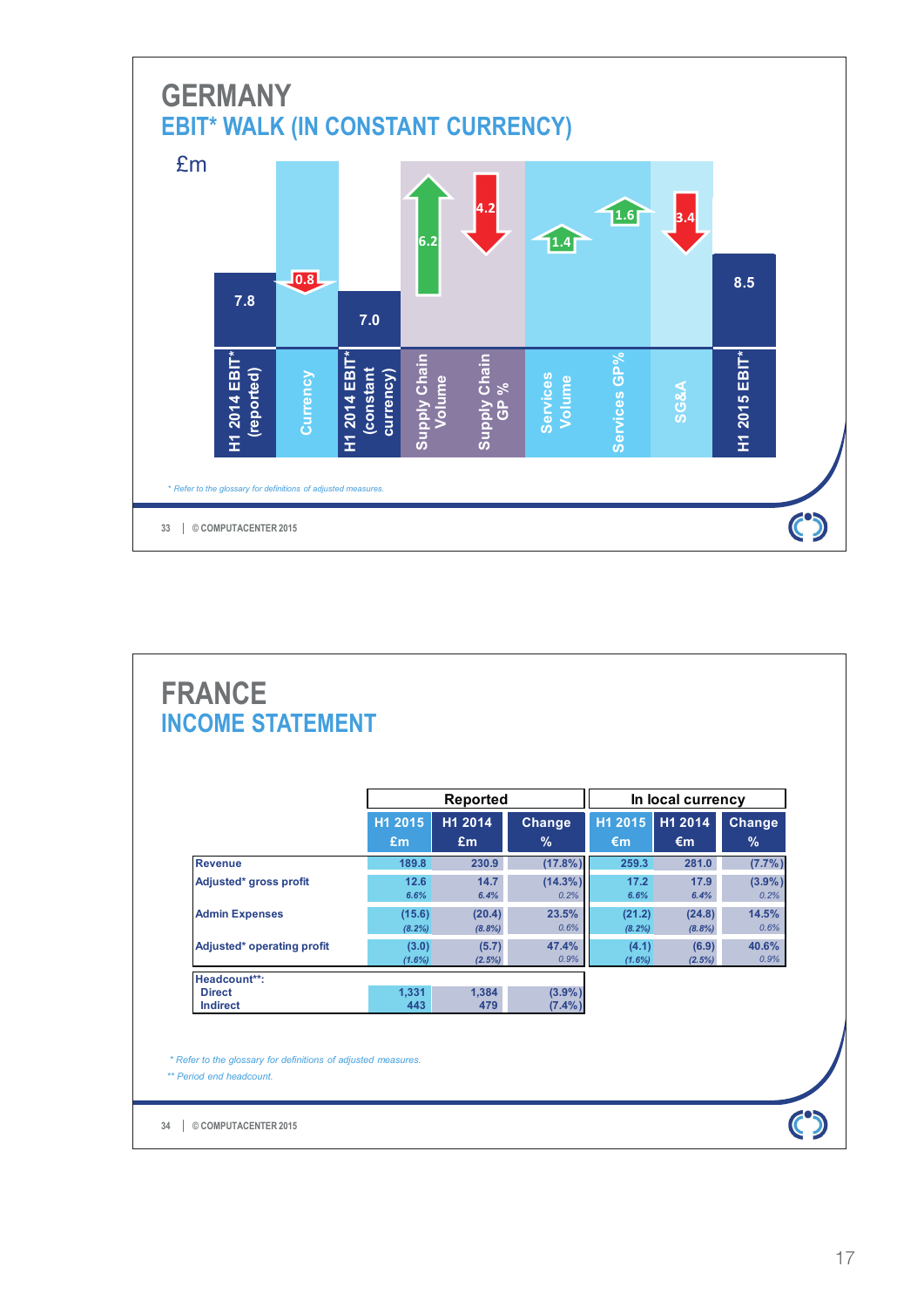

| <b>NET FUNDS</b>                     |                     |                     |              |
|--------------------------------------|---------------------|---------------------|--------------|
|                                      | <b>Jun 15</b><br>Em | <b>Jun 14</b><br>£m | Change<br>£m |
| Cash and cash equivalents            | 52.6                | 69.6                | (16.9)       |
| <b>Bank loans</b>                    |                     | (0.1)               | 0.1          |
| <b>Finance leases</b>                | (4.9)               | (8.1)               | 3.2          |
| Other loans                          | (2.8)               | (7.3)               | 4.5          |
| Net borrowings                       | (7.7)               | (15.5)              | 7.8          |
| <b>Net funds as reported</b>         | 44.9                | 54.0                | (9.1)        |
| Adjusted for:                        |                     |                     |              |
| Return of Value Q1 2015 incl costs   |                     | (98.7)              |              |
| Disposal of RDC Q1 2015 net of costs |                     | 54.6                |              |
| <b>Net funds underlying</b>          | 44.9                | 9.9                 | 35.0         |

- ▶ One of the Group's primary measures when managing the business is net funds.
- ▶ Underlying net funds for H1 2014 are adjusted for the disposal of RDC for £56 million announced on 2 February 2015, and the Return of Value completed for £97.9 million on 10 March 2015.
- $\triangleright$  After disposal costs, transaction costs, cash disposed of and the RDC cash balance at 30 June 2014 this results in a net adjustment of £44.1m removed from the H1 2014 reported balance which allows a more relevant comparison to the 30 June 2015 cash balance
- $\blacktriangleright$  Further working capital improvements, primarily in France, are expected to contribute throughout 2015.

**© COMPUTACENTER 2015 36**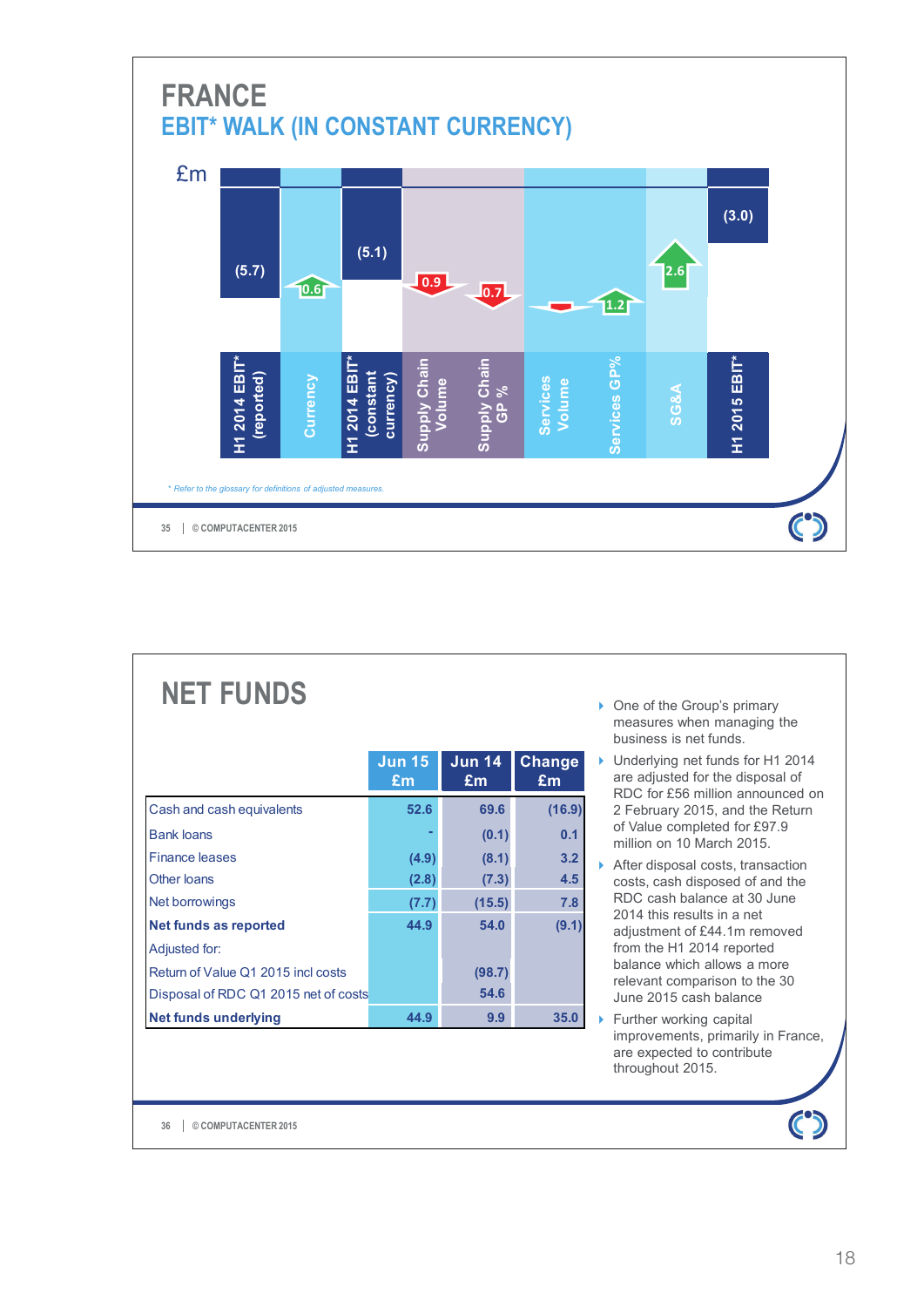| <b>GROUP CASH FLOW</b>                                   | H1 2015 H1 2014  |                |
|----------------------------------------------------------|------------------|----------------|
|                                                          | £m               | £m             |
| Profit/(loss) before tax                                 | 70.7             | 18.0           |
| Net finance (income                                      | 0 <sub>6</sub>   | 04             |
| Depreciation, amortisation and impairment, other movemer | 16 <sub>1</sub>  | 16.3           |
| Share-based payments                                     | 2.0              | 1.7            |
| Profit on disposal of non-current assets                 | 0 <sub>2</sub>   | 0 <sub>2</sub> |
| Working capital and other movements                      | (32.8)           | (25.1)         |
| (Decrease)/increase in 'Social Plan' provisions          | (3.3)            | 9.0            |
| (Decrease)/increase in customer contract provisions      | (1.2)            | (2.4)          |
| Gain on disposal of a subsidiary                         | (42.2)           |                |
| Other adjustments                                        | (0.1)            | 0.6            |
| <b>Cash generated from operations</b>                    | 10.0             | 18.9           |
| Income taxes paid                                        | (9.0)            | (8.6)          |
| Net cash flow from operating activities                  | 1.0 <sub>1</sub> | 10.3           |
| Interest received                                        | 0.6              | 1.2            |
| Sale of subsidiary, net of cash disposed of              | 56.1             |                |
| Capital expenditure and investments                      | (9.8)            | (9.3)          |
| Net cash flow from investing activities                  | 46.9             | (8.1)          |
| <b>Interest paid</b>                                     | (1.0)            | (1.8)          |
| Dividends paid to equity shareholders of the parent      | (15.8)           | (16.6)         |
| Return of value and associated expenses                  | (98.7)           |                |
| Proceeds from share issues                               | 0.9              | 0.2            |
| Purchase of own shares                                   | (3.4)            | 0.0            |
| Net borrowings                                           | (2.0)            | (3.4)          |
| Net cash flow from financing activities                  | (120.0)          | (21.6)         |
| Increase/(decrease) in cash and cash equivalents         | (72.0)           | (19.4)         |
| Effect of exchange rates on cash and cash equivalents    | (4.5)            | (1.4)          |
| Cash and cash equivalents at the beginning of the period | 129.1            | 90.3           |
| Cash and cash equivalents at the end of the period       | 52.6             | 69.6           |

▶ The disposal of RDC for £56 million was announced on 2 February 2015.

▶ The Group completed a Return of Value for £97.9 million on 10 March 2015.

 $\epsilon$ 

|                                | H1 2015 | H1 2014 | Change |
|--------------------------------|---------|---------|--------|
|                                | Em      | £m      | £m     |
| <b>Non-current assets</b>      |         |         |        |
| Property, plant and equipment  | 75.0    | 82.9    | (7.9)  |
| Goodwill & Intangibles         | 79.0    | 95.7    | (16.7) |
| Deferred income tax asset      | 14.2    | 15.0    | (0.8)  |
|                                | 168.2   | 193.6   | (25.4) |
| <b>Current assets</b>          |         |         |        |
| <b>Inventories</b>             | 41.4    | 71.8    | (30.5) |
| Trade & other receivables      | 506.4   | 532.5   | (26.1) |
| Prepayments & accrued income   | 140.1   | 125.9   | 14.2   |
| Forward currency contracts     | 1.2     | 0.2     | 1.0    |
| Cash and short-term deposits   | 53.6    | 71.0    | (17.4) |
|                                | 742.6   | 801.4   | (58.8) |
| <b>Current liabilities</b>     |         |         |        |
| Trade & other payables         | 466.5   | 482.4   | (15.9) |
| Deferred income                | 95.8    | 109.1   | (13.3) |
| <b>Financial liabilities</b>   | 6.2     | 11.6    | (5.4)  |
| Forward currency contracts     | 1.4     | 0.7     | 07     |
| Income tax payable             | 8.2     | 9.1     | (0.9)  |
| Other liabilities & provisions | 6.3     | 10.4    | (4.2)  |
|                                | 584.2   | 623.3   | (39.1) |
| <b>Non-current liabilities</b> |         |         |        |
| <b>Financial liabilities</b>   | 2.6     | 5.4     | (2.8)  |
| Other liabilities & provisions | 4.1     | 12.3    | (8.2)  |
|                                | 6.6     | 17.7    | (11.0) |
|                                | 320.0   | 354.0   | (34.0) |
| <b>Net assets</b>              |         |         |        |